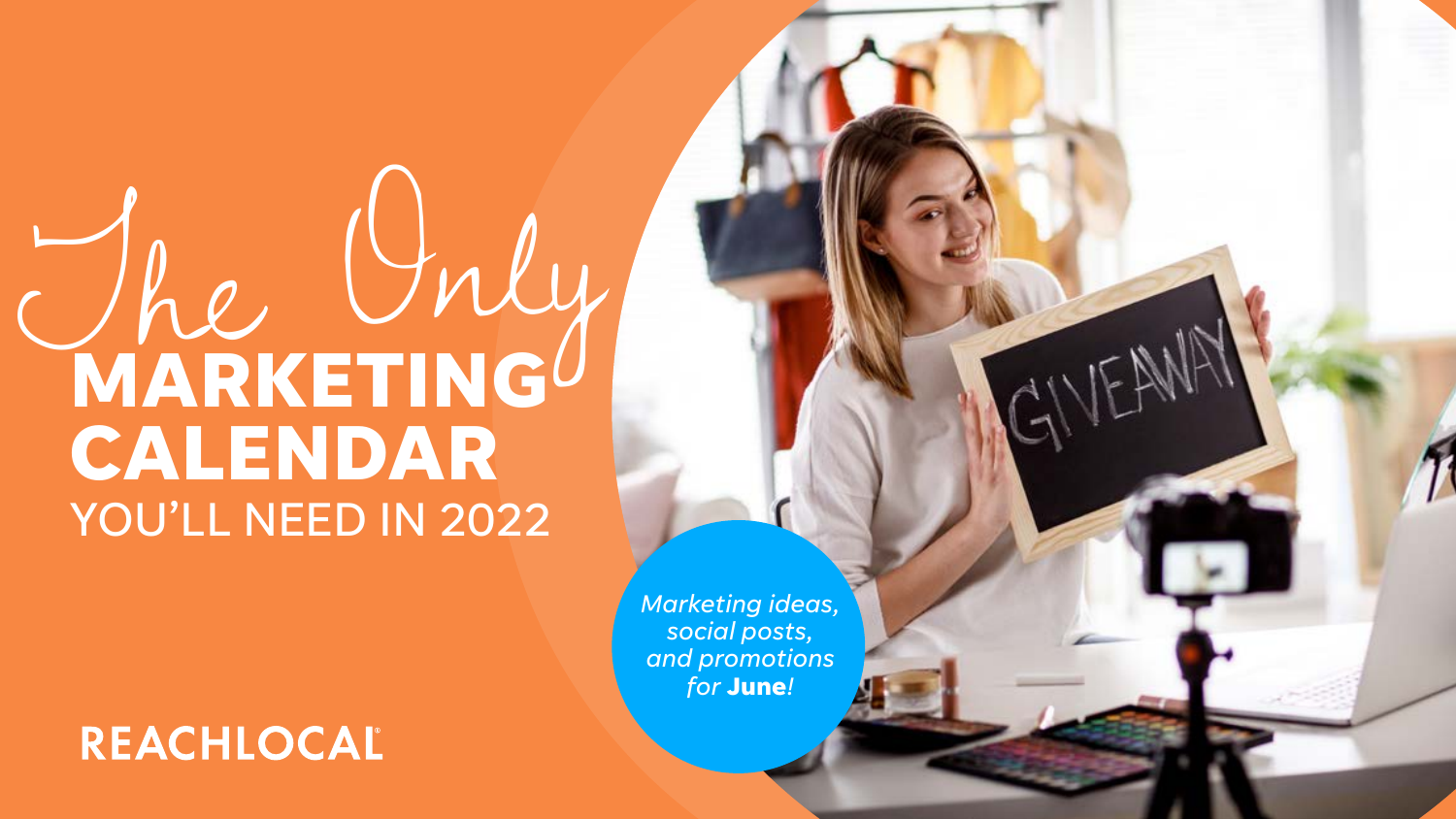# **JUNE**

### **THIS MONTH'S MARKETING MUST**

Video killed the radio star, and it's still on the rise. Video is a powerful marketing tool to help you connect with customers, share what your business is all about, and show– instead of tell–why people should do business with you.

### **QUICK TIPS**

- Make a quick video from your cell phone walking through your location or introducing yourself and share it on social media.
- Try going live on Facebook or Instagram to build engagement with your audience.
- Have your employees script a brand commercial for your business to either film professionally or create using your smartphone.

### **MARKETING AND PROMOTION IDEAS**

- We're halfway through the year are you on track to hit your business and marketing goals? Review the goals you set with **your marketing partner** and adjust as needed.
- If your business falls under the air conditioning and gas industry, this is the time to push a winter sale or promotion to get more people to try out your business.
- Businesses are winding up the financial year this month, and we all know EOFY time is SALE TIME! Clear out old stock and drive sales by enticing customers with amazing deals and discounts before June 30.



### REACHLOCAL